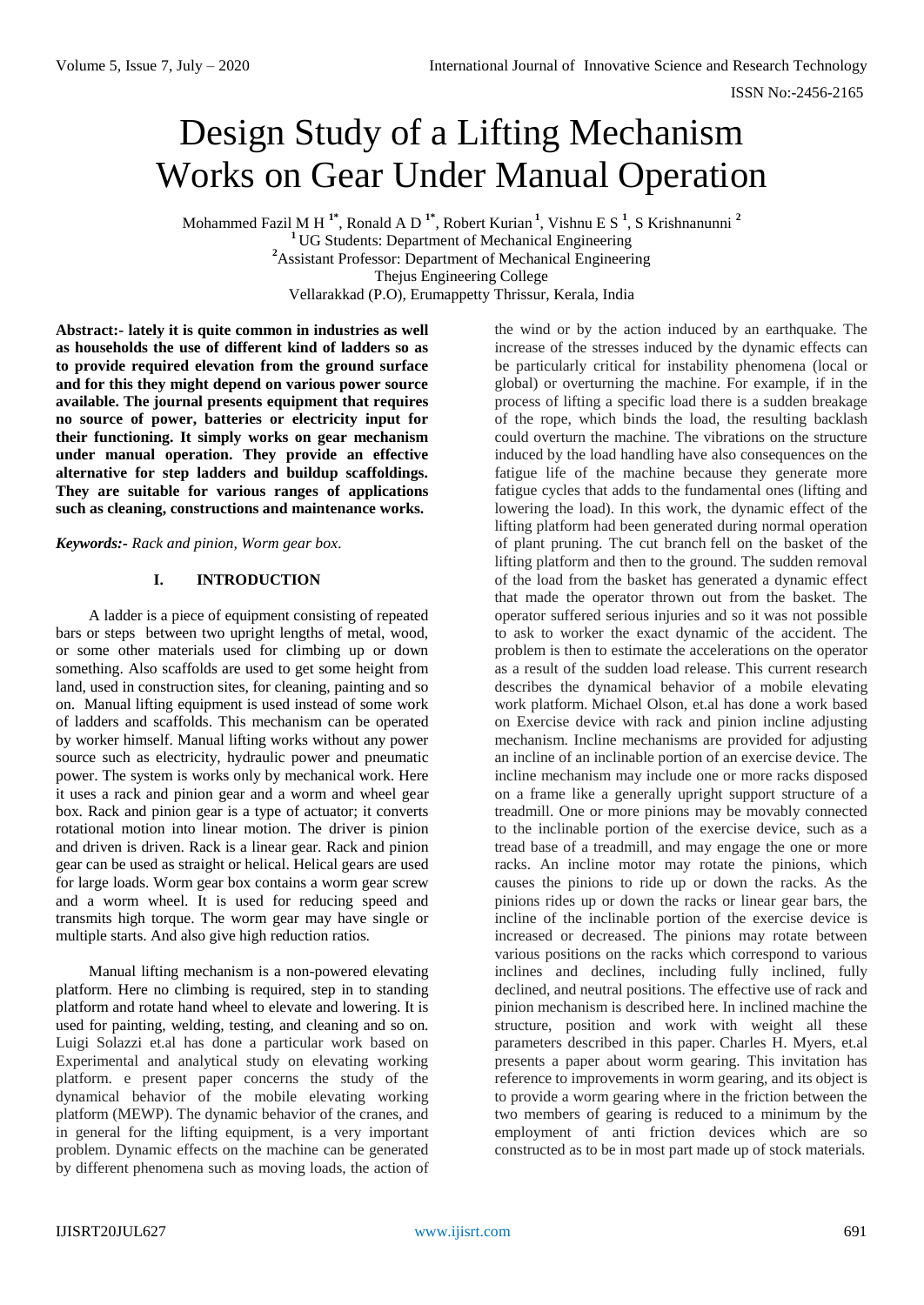|                | Mass to be moved                                  | V <sub>S</sub>       | Sliding velocity                       |
|----------------|---------------------------------------------------|----------------------|----------------------------------------|
|                | Speed ratio                                       | L                    | Length of worm                         |
| n1             | Worm speed                                        | W                    | Worm wheel face width                  |
| Z1             | No. of start of the worm                          | d1                   | Reference diameter                     |
| Z <sub>2</sub> | No. of start of the wheel                         | da1                  | Tip diameter                           |
| d              | Perpendicular distance                            | df1                  | Root diameter                          |
| mt             | Nominal twisting moment transmitted by worm wheel | $\mathbf{C}$         | <b>Bottom</b> clearance                |
| [mt]           | Design twisting moment transmitted by worm wheel  | fo                   | Height factor                          |
| k              | $=1$ (load is constant)                           | d1'                  | Pitch diameter                         |
| kd             | $=1$ (for assumed sliding velocity, Vs=3 m/s      | X                    | Addendum modification clearance        |
| $\sigma c$ ]   | Surface stress                                    | d2                   | Reference dia,                         |
| $\sigma b$ ]   | Bending stress                                    | da2                  | Tip dia,                               |
| a              | Centre distance                                   | df2                  | Root dia,                              |
| q              | Diameter factor                                   | d2'                  | Pitch dia,                             |
| mx             | Axial module based on beam strength               | n                    | Efficiency                             |
| Yv             | Form factor                                       | μ                    | <b>Friction Coefficient</b>            |
| $\mathcal{U}$  | Lead angle on the reference cylinder              | $\sim$ $\sim$ $\sim$ | Friction angle<br>$\sim$ $\sim$ $\sim$ |

Table 1:- Abbreviations of the parameter used for the calculation

This paper also gives a clear vision of worm gear mechanism. The friction, shape of the gear and other factors too considered. The manual lifting mechanism is combination of worm gear and rack and pinion mechanism. This lift is very useful and having very low maintenance. Also it is non power consumable equipment so it can works on outside of firms also. It is very useful and eco friendly equipment.

#### **II. EXPERIMENT**

Manual lifting mechanism is a simple gear mechanism which is used for lifting purpose. The designing of manual lifting mechanism is go through several steps like initial drawing, calculations, checking and final drawing. First drawing is done on Auto CADD Inventor. The manual lifting mechanism dimensions are initially assumed. Here, Worm and Worm Wheel gear box and Rack and Pinion are used. Initially gera ratio taken for Worm and worm wheel gear box is 15:1. Then With help of PSG Data book, calculated how much load it can lift and the dimensions of worm and worm wheel gears. Calculations are done by following formulas. Table.1 shows abbreviations of the parameter used for the calculation

*A. Nominal twisting moment transmitted by worm wheel, (mt )*

$$
= f \times d = (w \times g) \times d
$$

*B. Speed ratio, (I)*  $= Z 2 / Z 1 = n 1 / n 2$ 

- *C. Design twisting moment transmitted by worm wheel, [mt]*   $=$  mt  $\times$  k  $\times$  kd
- *D. Centre distance*

$$
a \ge \left[\frac{z_2}{q} + 1\right] \times \left\{\left[\frac{z_4}{z_2} \frac{z_4}{z_5} \right]^2\right\} \times \left[\frac{[mt]}{10}\right] \}
$$

*E. Axial module based on beam strength,*

$$
mx \ge 1.24 \times \sqrt[3]{\frac{[mt]}{Z2 \times q \times Yv \times [\sigma b]}}
$$

*F. Sliding Velocity, (Vs)*  $=$  $\frac{1}{6}$  $\pi \times d1 \times n1$ 

G. Checking Surface stress 
$$
(\sigma c)
$$

$$
= \left[\frac{540}{\frac{Z2}{q}}\right] \times \left[\sqrt{\left(\left(\frac{\left(\frac{Z2}{q}+1}{a}\right)3\right) \times \frac{[mt]}{10}\right)}\right]
$$

The theoretical surface stress is check with design surface stress to analyze the design is safe or not.

Bending Stress, (σb)  $=\frac{1}{m}$  $1.9\times [mt]$ 

The theoretical bending stress is check with design bending stress to analyze the design is safe or not.

## *H. Length of worm*

=

$$
L \ge [(12.5 + (0.09 \times 45 \times Z2)] \times mx
$$
  
*I.* No. of teeth on worm, (A)  

$$
= \frac{L}{\pi xmx}
$$

*J. Worm wheel face width (W)*  $= 0.75 \times d1$ 

- *K. Parameters of worm*
- $\triangleright$  Reference Dia. (d1) = q × mx
- $\triangleright$  Tip Dia. (da1) = d1 + (2 × fo × mx)
- Root Dia. (df1) = d1 (2 × fo × mx) (2 × c)
- Pitch Dia. (d1') = mx × [ q + ( 2 × x ) ]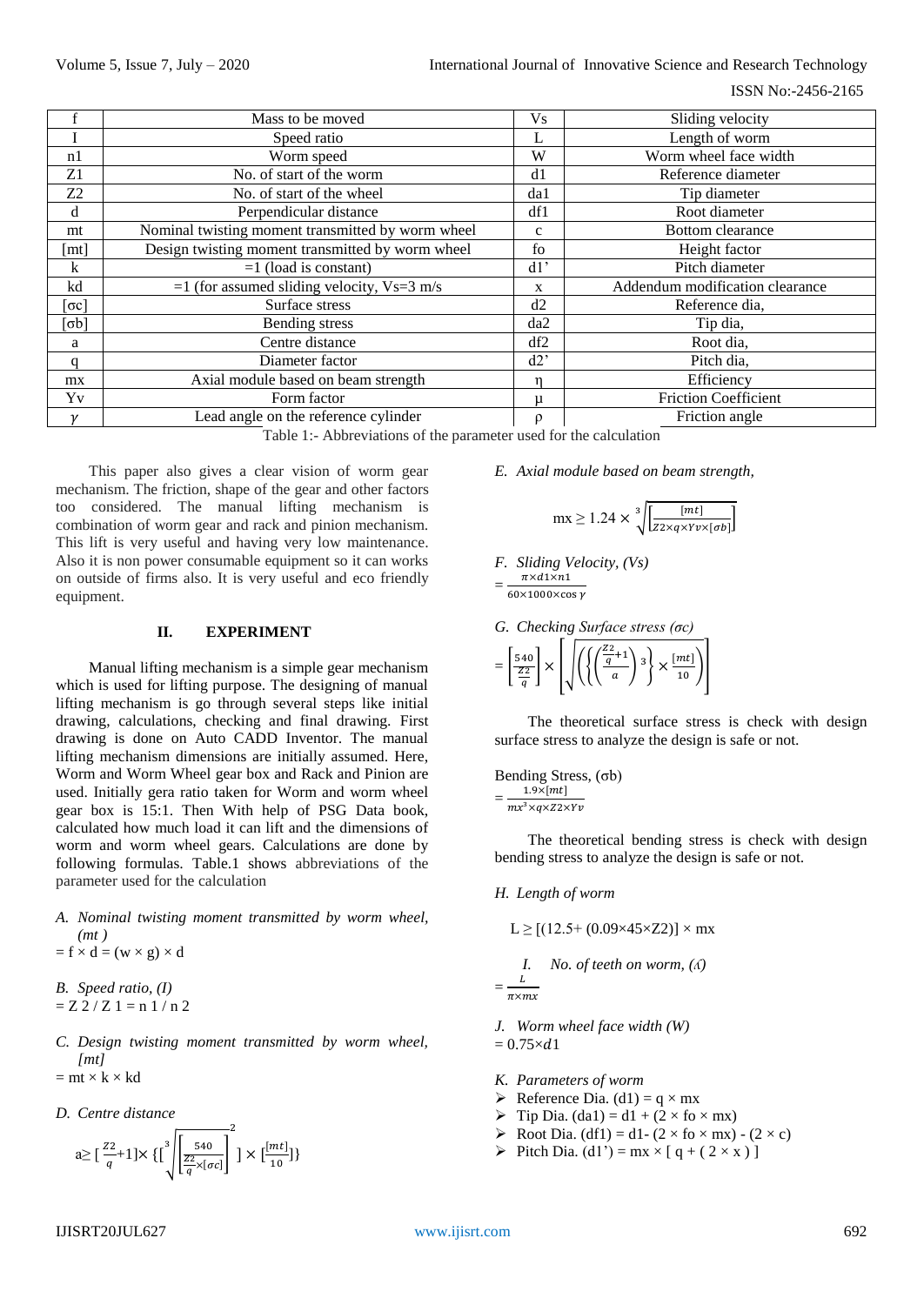ISSN No:-2456-2165

*L. Parameters of wheel* 

- $\triangleright$  Reference Dia, (d2) = Z 2 × mx
- $\triangleright$  Tip Dia, (da2) = Z 2 + 2 fo + 2 x
- $\triangleright$  Root Dia, (df2) = [Z 2 (2 × fo )] × mx (2 × c)
- $\triangleright$  Pitch Dia, (d2') = d2

*M. Efficiency of worm wheel, (η)*

 $=\frac{1}{t}$  $\tan y$ 

The next important part is rack and pinion. Here, Pinion wheel parameters are same as the worm wheel. Diameter of rack is infinity. With these parameters Final design of manual lifting mechanism is done with the help of Fusion 360 software.

# **III. RESULT**

The first design of manual lifting mechanism as done, using the software Auto CADD Inventor. Figure 1 shows the initial drawing of manual lifting mechanism. The manual lifting mechanism dimensions are initially assumed. Here, Worm and Worm Wheel gear box and Rack and Pinion are used. Initially took 15:1 as the gear ratio of Worm and worm wheel gear box. With the help of PSG design data book and design handbook written by S. Md. Jalaludeen, calculated how much load it can lift and the dimensions of worm and worm wheel gears. The calculation results are shown.

# A. *Nominal twisting moment transmitted by worm wheel, (mt)*

 $=$  force  $\times$  perpendicular distance  $= f \times d$  $=(w \times g) \times d = (100 \times 9.81) \times 200$  $= 196200$  N-mm  $= 196.200$  N-m

Materials used for worm and wheel gears, Worm: - Hardened Steel Wheel: - Phospur Bronze (Spur gear)

# *B. Speed ratio, I*

$$
I = Z \, 2 / Z \, 1 = n1 / n2
$$
  
= Z \, 2 / 3 = 15  

$$
Z \, 2 = 15 \times 3
$$
  

$$
Z \, 2 = 45
$$

*C. Design twisting moment transmitted by worm wheel,*

| [mt]          | $=$ mt $\times$ k $\times$ kd |
|---------------|-------------------------------|
| [mt]          | $= 196200 \times 1 \times 1$  |
| $L_{\rm max}$ | $= 106200 \text{ N}$ m m      |

 $[mt] = 196200$  N-m m

**{PSG data book, Page no: 8.45, Table no: 28.2, JDB: 27.6}**

$$
\begin{array}{ll}\n[\text{oc}] & = 159 \text{ n/m m}^2 \\
[\text{c}b] & = 55 \text{ n/m m}^2 \\
& \text{Assume, Vs} & = 3 \text{ m/s}\n\end{array}
$$

*D. Centre distance* 

$$
a \ge \left[\frac{z_2}{q} + 1\right] \times \left\{\left[\frac{z_2}{z_2}\right] \left[\frac{z_1}{z_2}\right] \right\} \times \left[\frac{m t}{10}\right] \}
$$
\n
$$
a \ge \left[\frac{45}{11} + 1\right] \times \left\{\left[\frac{z_2}{z_2}\right] \left[\frac{z_3}{z_1} \times \left[\frac{z_2}{z_2}\right] \right] \right\} \times \left[\frac{[196200]}{10}\right] \}
$$

 $a \ge [5.090] \times [23.824]$ a≥ 121.26 mm ≈0.121 m

*E. Axial module based on beam strength,*

$$
mx \ge 1.24 \times \sqrt[3]{\frac{[mt]}{Z2 \times q \times Yv \times [\sigma b]}}
$$
  
Yv= form factor for virtual no. of teeth Zv2

$$
Zv2 = \frac{z_2}{\cos^3\gamma}
$$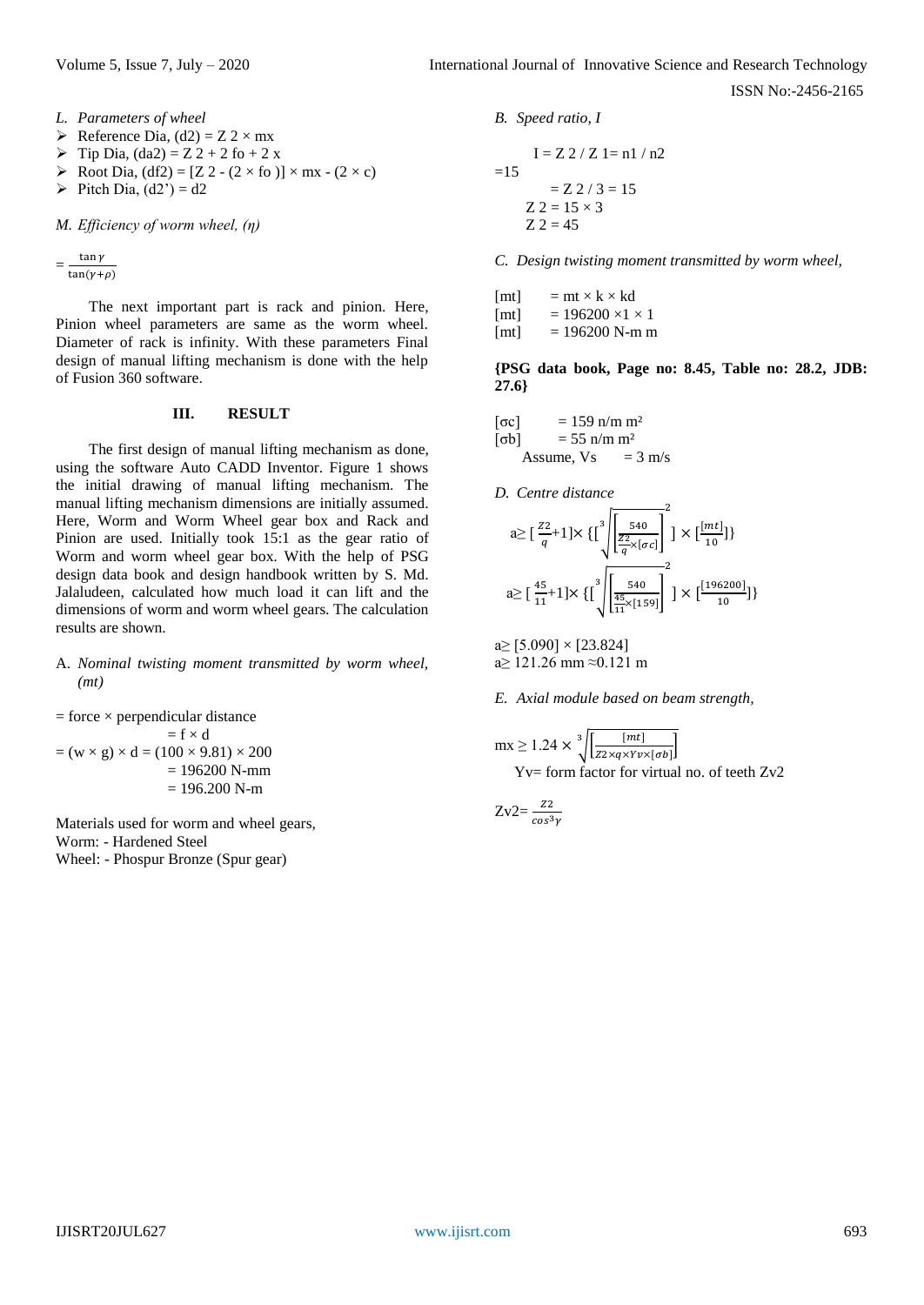

Fig 1:- Initial design of manual lifting mechanism

 $\gamma = \tan^{-1}\left[\frac{z}{2}\right]$  $\frac{1}{q}$  $\gamma = \tan^{-1}\left[\frac{3}{11}\right]$  $v = 15.255$ 45  $Zv2 = \frac{43}{\cos^3[15.255]}$  $Zv2 = 69.909$ 

**{PSG data book, Page no: 8.18, Table no: 18}**

 $Yv = 0.499$ 

 $mx \ge 1.24 \times \sqrt[3]{\left[\frac{196200}{45 \times 11 \times 0.499 \times 55}\right]}$  $mx \ge 1.24 \times 2.435$  $mx \ge 3.0197$ 

Take,

 $mx = 4 mm$ Now,  $a = 0.5 \times mx \times [q + Z2 + 2x]$ Assume, x=0  $a = 0.5 \times 4[11 + 45 + (2 \times 0)]$  $a = 112$  mm

Since this is less than the minimum, Centre distance = 126.26 mm

Let,  $mx = 5$  mm  $a = 0.5 \times 5 \times [11 + 45 + 0]$ a=140mm (the design is safe) *F. Sliding Velocity*

**{PSG data book, Page no: 8.44}**

$$
Vs = \frac{\pi \times d1 \times n1}{60 \times 1000 \times \cos \gamma}
$$

$$
dl = q \times mx
$$

$$
dl = 11 \times 5
$$

$$
dl = 55 mm
$$

$$
\gamma = 15.255^{\circ}
$$

$$
n1 = 0.017
$$

$$
V_S = \frac{\pi \times 55 \times 0.017}{60 \times 1000 \times \cos 15.255}
$$

 $Vs= 5.074\times10^{5}$  m/s

*G. Checking* **{PSG data book, Page no: 8.45, Table no: 32 & 33}**

$$
\sigma c = \left[\frac{540}{\frac{Z2}{q}}\right] \times \left[\sqrt{\left(\left\{\left(\frac{\frac{Z2}{q}+1}{a}\right)^3\right\} \times \frac{[mt]}{10}\right)}\right] \text{ N/mm²}
$$

$$
\sigma c = \left[\frac{540}{\frac{45}{11}}\right] \times \left[\sqrt{\left(\left\{\left(\frac{\frac{45}{11}+1}{140}\right)^3\right\} \times \frac{196200}{10}\right)}\right] \text{ N/mm²}
$$

$$
\sigma c = \frac{540}{4.090} \times 0.971
$$

σc = 128.200 N/m.m² ˂ 159 N/mm² (Our design is safe)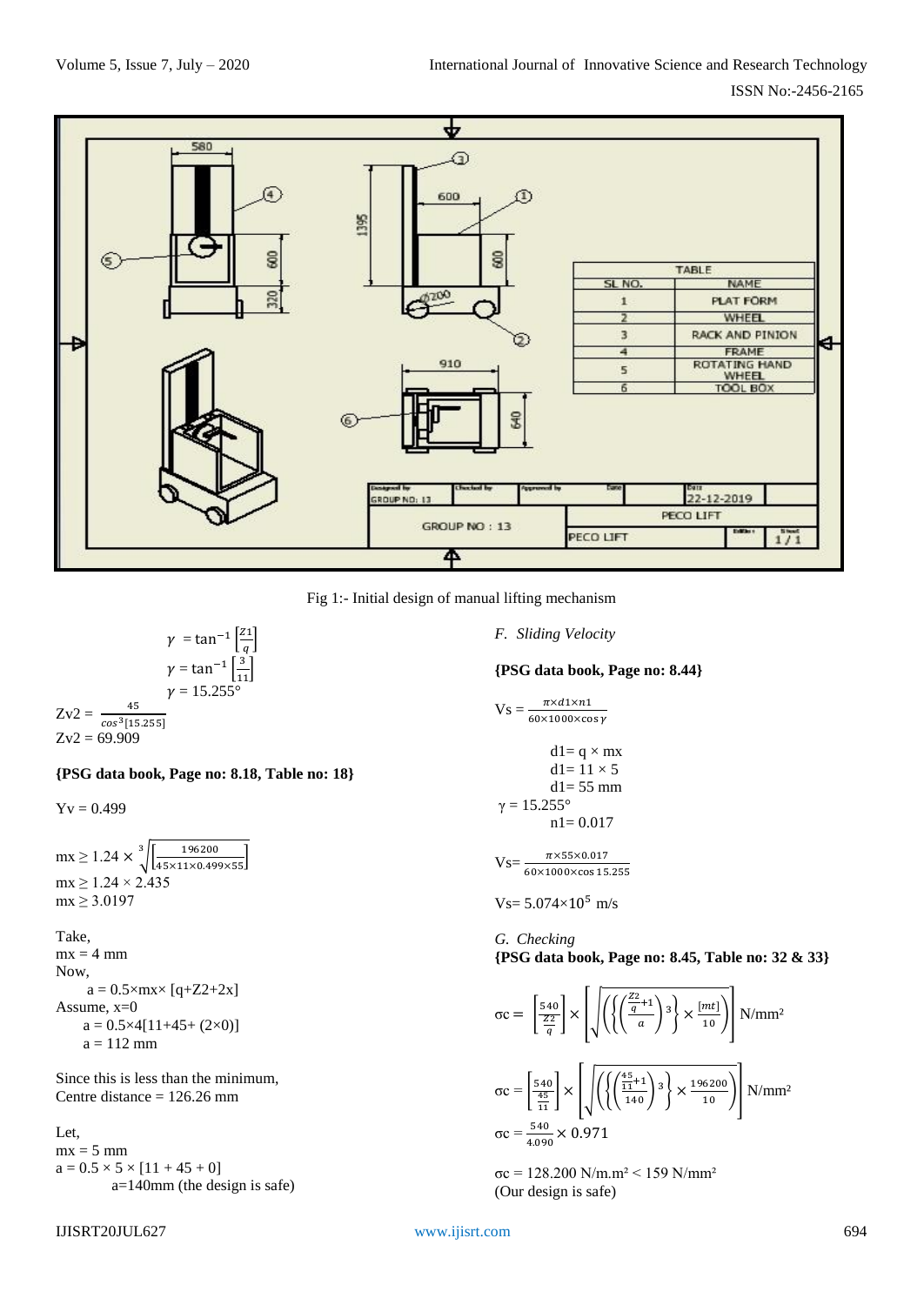$\sigma b = \frac{1.9 \times [mt]}{mx^3 \times q \times Z2}$ 

1.9×196200 σb=  $(mx)^3 \times 11 \times 45 \times 0.499$ 

σb= 12.07 ˂ 55 N/mm² (Our design is safe)

*H. Length of worm* 

# **{PSG data book, Page no: 8.48}**

 $L \ge [(12.5 + (0.09 \times 45 \times Z2)] \times mx]$  $L \ge [(12.5 + (0.09 \times 45 \times 45))] \times 5$  $L \geq 82.5$  mm  $\geq 83$  mm

*I. No. of teeth on worm*

$$
\textbf{A} = \frac{L}{\pi \times m x}
$$

$$
\textit{A} = \frac{83}{\pi \times 5}
$$

 $\text{Å}$ = 5.26 ≈ 6 mm

Now length of worm,

 $6 \times \pi \times mx = 6 \times \pi \times 5 = 94.247$  mm  $\approx 95$  mm

ISSN No:-2456-2165

*J. Worm wheel face width*

 $W = 0.75 \times d1$  $W = 0.75$  55 W= 41.25 W= 42 mm

*K. Parameters of worm*

# **{PSG Data book, Page no: 8.43}**

Reference Dia. d1=  $q \times mx = 11 \times 5 = 55$  mm

Tip Dia. da1= d1+  $(2 \times$  fo  $\times$  mx) = 55+  $(2\times1\times5)$  $= 65$  mm Root Dia. df1= d1 -  $(2 \times$  fo  $\times$  mx) -  $(2 \times c)$  $c = 0.2 \times mx$ , fo = 1 df1= 55 -  $(2\times1\times5)$  -  $(2\times0.2\times2)$  $df1 = 43$  mm Pitch Dia.  $dl' = mx \times [q + (2 \times x)]$  $x=0$  $d1' = 5 \times [11 + (2 \times 0)]$  $dl' = 55$  mm



# Fig 2:- Final design of manual lifting mechanism

#### *L. Parameters of wheel*

## **{PSG Data book, Page no: 8.43}**

Reference Dia.d2 =  $Z2 \times mx = 45 \times 5 = 225$  mm Tip Dia.  $da2 = Z2 + 2 f6 + 2 x$  $= 45 + (2 \times 1) + (2 \times 0)$  $= 235$  mm

Root Dia. df2 =  $[Z2 - (2 \times f0)] \times mx - (2 \times c)$  $=[45 - (2 \times 1)] \times 5 - (2 \times 0.25 \times 5)$  $= 213$  mm Pitch Dia.  $d2 = 225$  mm